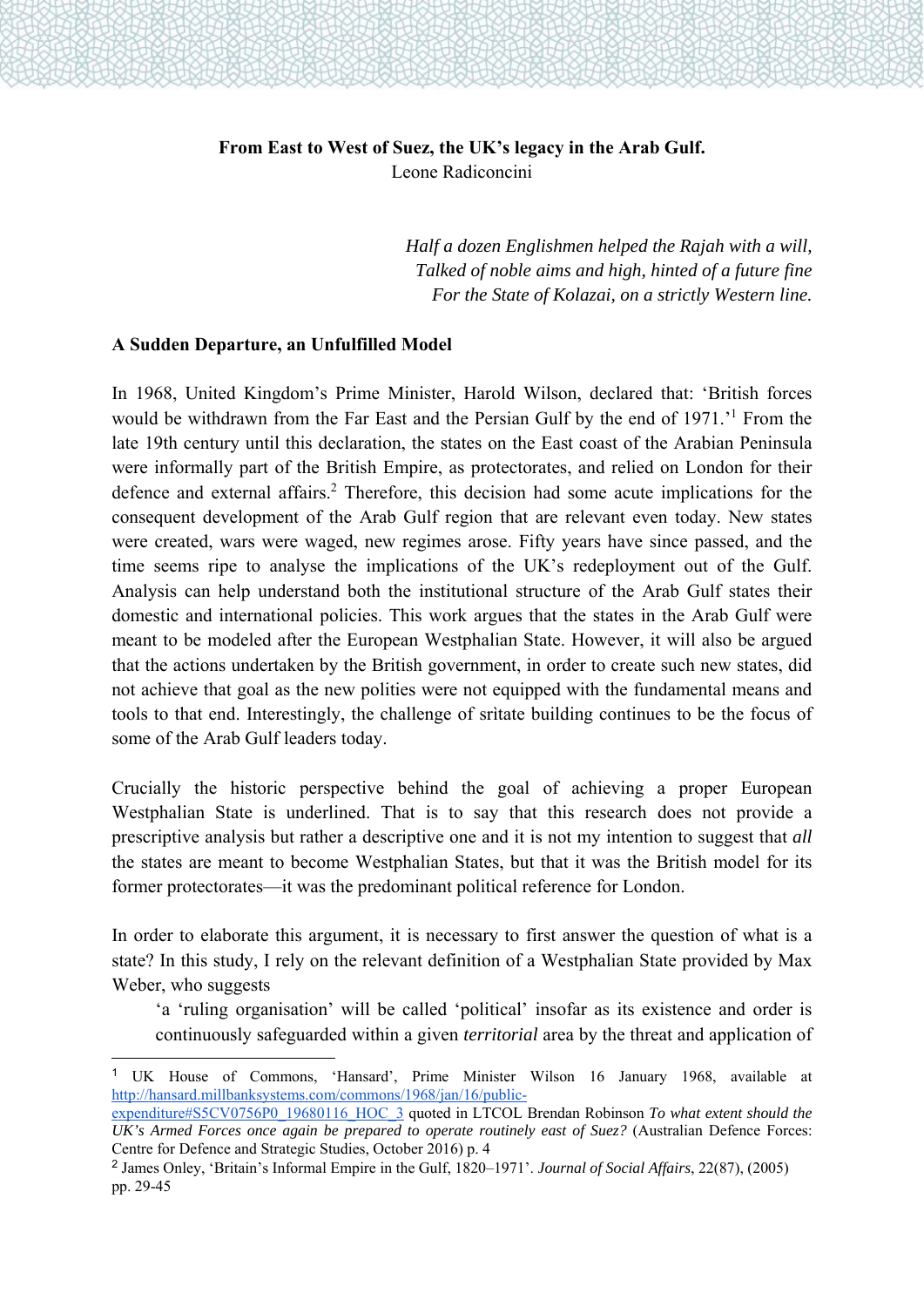physical force on the part of the administrative staff. A compulsory political organisation will be called a 'state' if and insofar as its administrative staff successfully upholds a claim on the 'monopoly of the legitimate use of physical force' in the enforcement of its order.<sup>3</sup>

So, the main point of this definition is the 'monopoly of the legitimate use of physical force.' This is the specific criteria on which this study intends to focus as, arguably, it is the most specifically ambiguous in the context of the Arab Gulf states which, as will be further on clarified, have chosen, for several years, to outsource their security needs to an external allied power.

Given the special constraints of this research, I will elaborate the analysis considering what is, arguably, the most representative case: the United Arab Emirates (UAE). There are two reasons why: the peculiar way in which the state was created and the dynamism shown by it in recent years particularly in the realm of security.<sup>4</sup>

## **State-Building in the Arab Gulf**

 $\overline{a}$ 

Despite many achievements, the Arab Gulf states have not really managed to satisfy Weber's definition of a Westphalian State because of the absence of fully independent, fully autonomous defense and security architectures. For instance, the UAE was left abruptly by the British troops without providing the time needed to establish autonomous, indigenous security forces. The fact that all the smaller Gulf states relied almost completely on British armed forces for external protection until 1968, left them without the proper defense and security mechanism necessary to claim the monopoly of physical force over their territory. I define such a mechanism by including two main aspects: a trained group of armed forces with cadres and expertise and an industrial sector capable of supplying those armed forces with the fundamental technological means required to maintain and support the military. On both counts, the states borne after the UK's withdrawal were not fully equipped to develop such mechanism and had to find ways to survive in their tumultuous region. The historical data collected and analysed in this work focus on the decades after the British withdrawal and are crucial to understanding why and how this situation came into being.

The UAE was established in 1971 as a federation, which was the model encouraged by the UK to avoid them falling under the influence of other major powers in the region such as Iraq and Iran. The idea was to include this new state into the international community and therefore make it more difficult for regional powers to take control of the oil-rich and strategically relevant area.<sup>5</sup> However, the UK's withdrawal from the Arab Gulf was not

<sup>3</sup> Max Weber, *The Theory Of Social And Economic Organization*, ed. by Guenter Roth and Claus Wittich (Berkley: University of California Press, 1978) p. 54

<sup>4</sup> Matteo Legrenzi, *The GCC and the International Relations of the Gulf*. (London: I. B. Tauris, 2011), pp. 11- 25; Hussein Ibish, *The UAE's Evolving National Security Strategy*, (Arab Gulf States Institute in Washington: Issue 4, 2017) pp. 3-5

<sup>5</sup> Legrenzi, *The GCC and the International Relations of the Gulf*, p. 19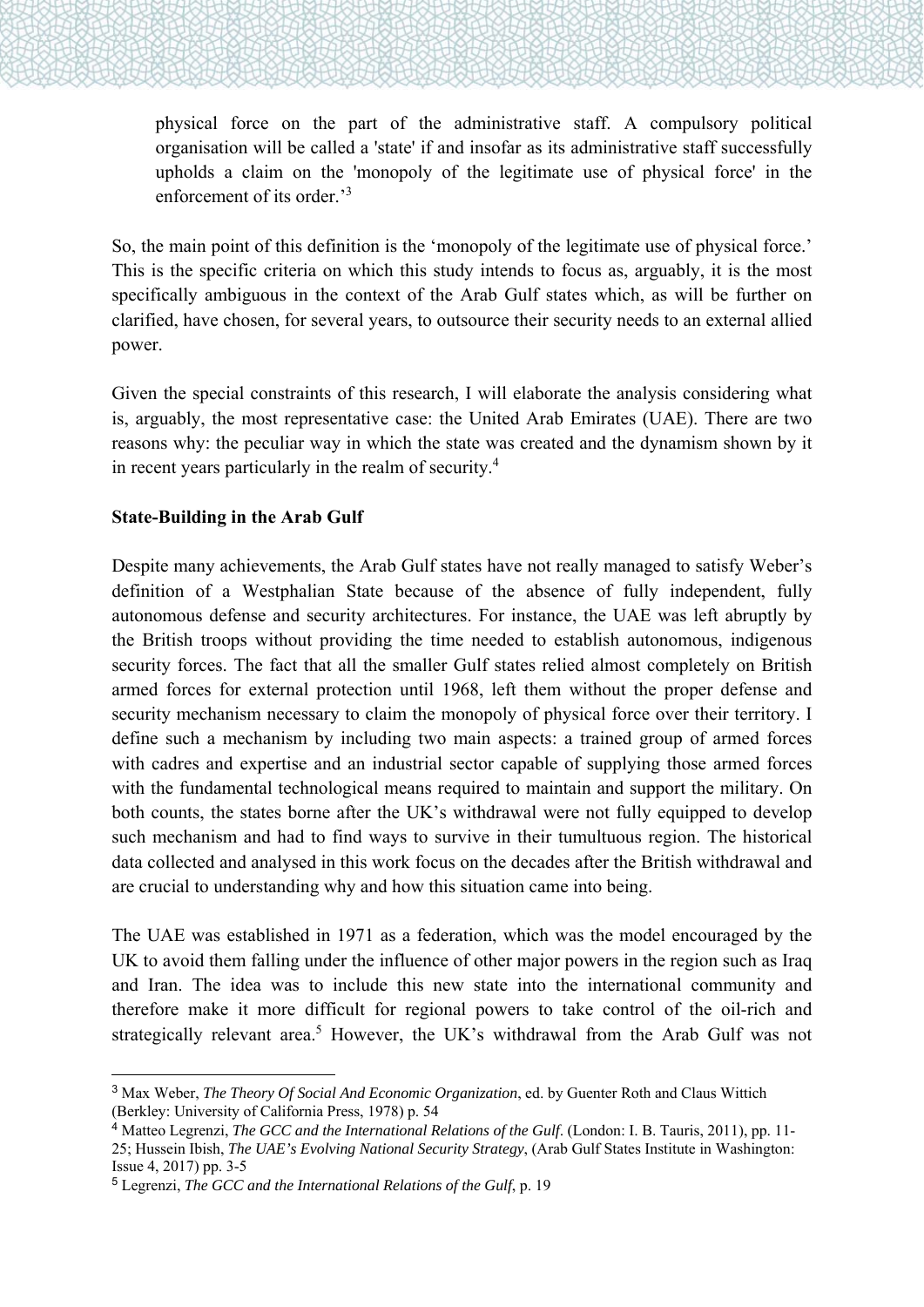properly planned nor implemented. The government intended to leave the area according to a schedule set by Prime Minister Wilson —pushed by domestic politics considerations— rather than by pondering a proper cost/benefit analysis of the implications of such a decision for the future of the region.<sup>6</sup> The decision was presented by the British as an economic necessity. Nevertheless, it was more political than economic, as testified by London's rejection of the proposal made by the Shaykh Zayid of Abu Dhabi to absorb, along with the other rulers in the area, the entire cost of maintaining the British troops on the ground. This option was never really considered by the British.<sup>7</sup> Nonetheless, the proposal reflected the concerns of the local rulers as to the absence of a functioning military structure, and therefore it highlighted the inability of those states to be security-independent and to claim 'the monopoly of legitimate violence,' as Weber would put it. The UAE required the presence of British troops in a period that saw the rise of nationalism, the spreading of Marxism and the absence of mutual recognition of legitimacy between the new states created –or already present- in the region.<sup>8</sup> However, the British put domestic affairs first. Wilson's cabinet needed the support of the radical side of the Labour party (increasingly influenced by the anti-colonial dogmas, then predominant in Europe) which were very much against the presence of British troops in foreign countries.<sup>9</sup> Additionally, despite the awareness of the former British protectors of the absence of an independent military force, there was little help to implement one in the UAE, where a proper army was not completed until 1998.<sup>10</sup> The federation relied for a long time on a few British cadres to lead the local forces, and, after a few years, on the establishment of an American military base on its territory.

### **Enter the US**

After the British redeployment a new power stepped forward in order to preserve security in the region: the US. Until 1979, US policy in the area was that of relying on two major states to maintain security: Saudi Arabia and Iran. This 'two pillars policy'<sup>11</sup> was based on the one side on the military prowess of Iran, while on the other on the defence partnership with Saudi Arabia. The Iranian Islamic Revolution (1979) compromised the US strategy in the region and strengthened relations with Saudi Arabia and the smaller Gulf states. However, this did not lead the US to support for an autonomous military industries for the countries in the area but rather on "doubling down" on weapons sales, while gradually increasing the US military presence in the area.<sup>12</sup> There are two crucial points to highlight in relation to such reasoning. First, the states in the area had to rely on US weapons was problematic because weapons sales are a matter on which the US Congress –and specifically the Senate– has to approve and political opposition to sales has often compromised weapons supply for the Gulf states.

-

<sup>6</sup> F. Gregory Gause III, *The International Relations of the Persian Gulf*, (New York: Cambridge University Press, 2010) p. 18

<sup>7</sup> Ibid., p. 19

<sup>8</sup> Ibid., p. 18

<sup>&</sup>lt;sup>9</sup> Ibid.

<sup>10</sup> Legrenzi, *The GCC and the International Relations of the Gulf*, p. 18

<sup>11</sup> Gause III, *The International Relations of the Persian Gulf*, p. 21

 $12$  ibid., p. 57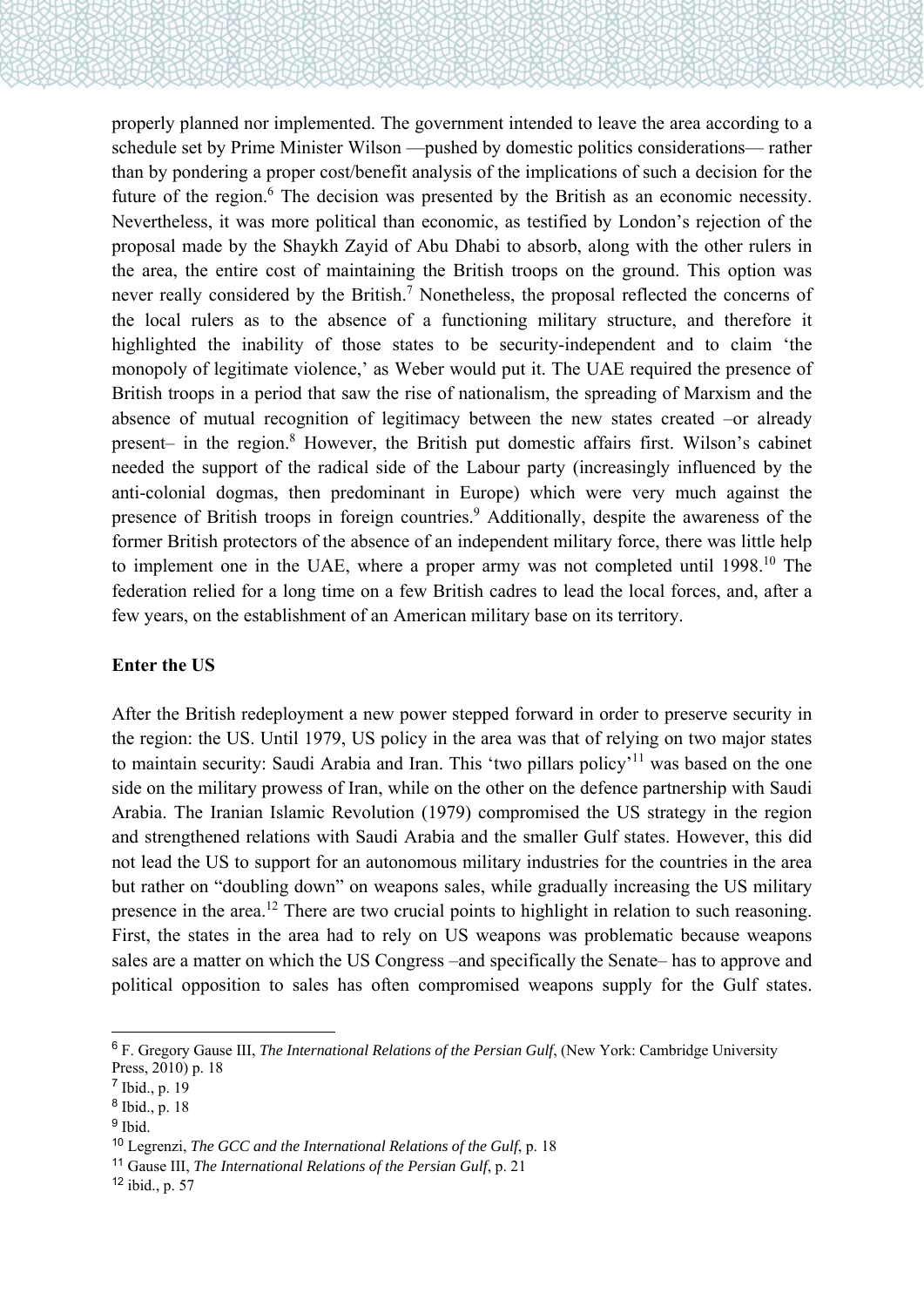Second, the necessity of relying on US forces and military structures for defending the Gulf states, has long constituted an impediment to this full development into Westphalian States. Inside Emirati territory there are a number of foreign bases, including a US air base in Al Dhafra, just outside Abu Dhabi, and a permanent French base housing both air and naval forces.13 Moreover, some of these bases are very recent in their establishment, which supports the idea of long term needs by the UAE for international power to maintain the claim over legitimate violence. Such considerations cannot but support the argument that neither the British nor the American allies, have given the necessary means to develop in the Westphalian model.

#### **Flexing the State's Muscles for the UAE**

However relevant understanding history may be the difference between now and then is getting increasingly striking. The UAE is working towards an autonomous defence and security mechanism with the goal of being more independent from the international actors both domestically and internationally.

The policy of establishing a proper military mechanism is recent but has been carefully planned for a long time. Mohammed bin Zayed al Nahyan, Crown Prince of Abu Dhabi, supported the strengthening of an independent armed force and military industry and put it as a priority for the federation since, at least, 2004. The Crown Prince's plan saw the use of oil revenues invested into the military industrial complex through the purchase of advanced weapons while developing a domestic industry that could meet the internal demand and allow the state become independent from external suppliers. This led to the establishment of the Emirates Defence Industries Company (EDIC) in 2014 –a holding group of several local companies producing armaments– which was founded with the goal of improving the military capacity of the state and give the UAE more autonomy in military technology procurements.

As a small state, the availability of human capital for the strengthening of the armed forces, has, historically, been the main challenge. However, thanks to targeted policies, such as the introduction of military conscription in 2014, as of 2016 the army of the UAE can count approximately fifty thousand members of the armed services—a huge number when compared to those who hold the country's citizenship (one million).<sup>14</sup> Despite such challenges, the path towards an increasing role as a local medium power undertook by the UAE in the past decade appears clear. Under the *de facto* leadership of Mohammed bin Zayed, the continuous development of the military industry and the growing participation in international missions, the UAE is now much closer to Weber's ideal type of state than ever

 $\overline{a}$ 

<sup>13</sup> Ben Piven, 'Map: US bases encirlce Iran' *Al Jazeera* 1st May 2012

http://www.aljazeera.com/indepth/interactive/2012/04/2012417131242767298.html [consulted 6th Febrtuary 2018]

<sup>14</sup> 'UAE issues compulsory military service law for Emirati men' Reuters June 7, 2014

https://www.reuters.com/article/us-emirates-military/uae-issues-compulsory-military-service-law-for-emiratimen-idUSKBN0EI0EN20140607 [consulted 12th February 2018, 5:02 pm]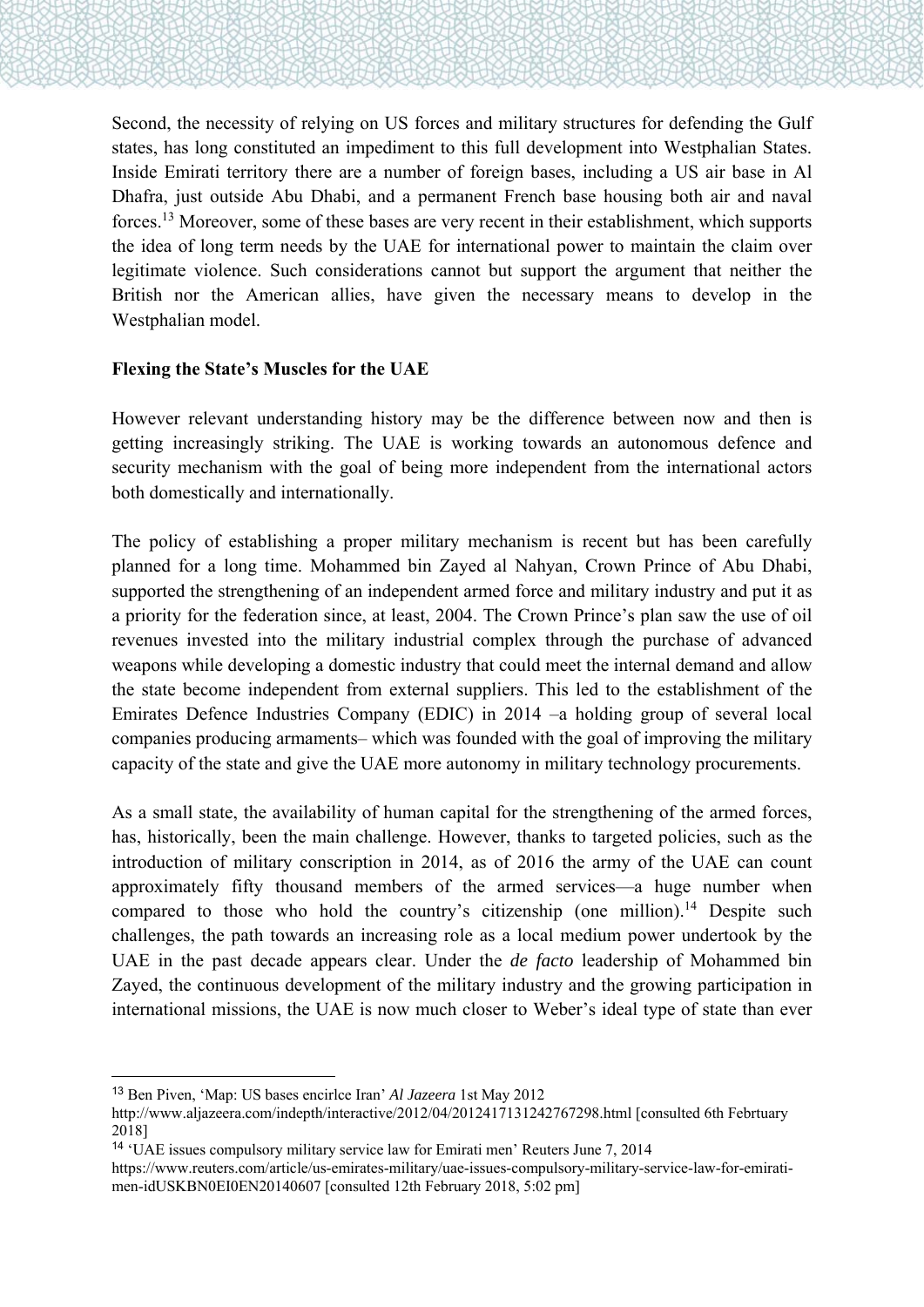before.<sup>15</sup> For instance, the decision to participate to the international mission in Afghanistan in 2003 tested the armed forces in a complicated theatre and allowed the army to develop expertise in a real theatre of war.<sup>16</sup> More recently, UAE forces took part to the international coalition against Daesh as the only non-NATO member allowed to join US actions in Syria and Iraq. The rapid development in the military field and the increasing importance as a regional military medium power even won the UAE the nickname of Little Sparta by the current US Secretary of Defense James Mattis.17

It is clear that the actions undertaken by Abu Dhabi have been meant to create a functional security architecture, with long term implications.

### **Conclusion: A Path to Autonomy**

1

As noted, when the British government announced the redeployment of their troops from East of Suez, local rulers had to face some difficult circumstances. The absence of a military architecture pushed the leaders in the area to request a permanent contingent of the British troops to the point of being ready to absorb their full costs. However, London had already took the decision and left UK's protectorates without the fundamental means for maintaining autonomy both domestically and internationally. The first one was needed because of the tribal nature of the UAE and the consequent internal division of the state itself. It has been one of the main obstacles to the creation of a state defence architecture. The second was needed because of the strategic and economic relevance of the area. The UAE was aware that it would face the appetite of larger powers and neighbouring competitors alike. Therefore, the development of a proper defence architecture was needed to face these challenges. Here is the significance of the claim of the monopoly of legitimate violence over a territory: to not have internal (in this case the tribal) nor external competitors in the control of the state and in the enforcement of its sovereignty. This is only possible through the establishment of an autonomous military architecture, even more so in a region as troubled and as strategically important as the Arab Gulf. This is why the UAE is on the path towards an increasingly autonomous military architecture which appears to be the main tool for the proper establishment of a Westphalian State.

<sup>15</sup> Theodore Karasik and Adam Dempsey, *UAE Struggling to Build World Class Defense Industry?*, Lexington Insitute, April 16 2017, http://www.lexingtoninstitute.org/uae-struggling-build-world-class-defense-industry/ [consulted 8th February 2018, 3:21 pm]

<sup>16</sup> Kristian Ulrichsen, The United Arab Emirates: Power, Politics and Policy-Making (London & New York: Rotledge, 2017) p. 146

<sup>17</sup> 'The Gulf 'Little Sparta'.The Ambitious United Arab Emirates' *The Economist*, 6th April 2017 https://www.economist.com/news/middle-east-and-africa/21720319-driven-energetic-crown-price-uae-buildingbases-far-beyond-its [consulted 6th February 2018, 3:11 pm]